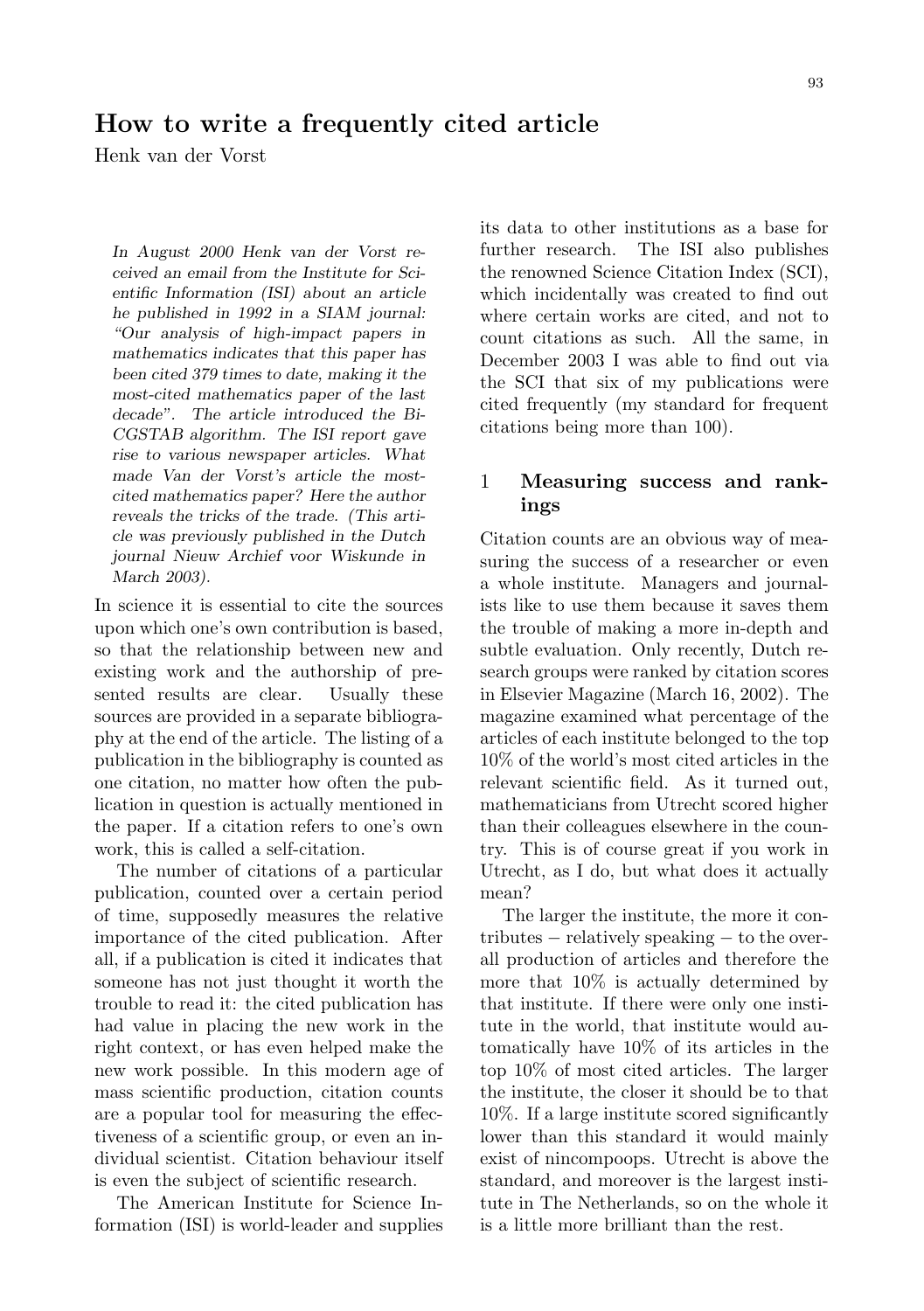In mathematics, citation cultures differ enormously from subdiscipline to subdiscipline. Within statistics, operations research and numerical mathematics, citation scores are much higher than in pure algebra or symplectic geometry, for example. Below, I will elaborate on this. As it happens, it makes an enormous difference if results in a scientific field are of direct use outside mathematics, or mainly impact on colleagues. Statisticians and numerical analysts generally publish more than pure mathematicians, so I wouldn't be surprised if the 10% of most-cited articles are crowded with highly applicable mathematics. Utrecht has a relatively large production in the field of applied mathematics and can be expected to score higher than institutes that depend mostly on output in pure mathematics.

# 2 Citation scores

How about the citation scores in other disciplines? Both the second and third mostcited mathematics articles in the nineties were articles in the field of statistics. In contrast, in August 2000 Wiles' famous article (Annals of Mathematics, 1995) boasted fewer than 100 citations [\[1\]](#page-6-0). Within my own discipline my citation score was less striking: the total citation scores (measured in early 2001) were about 1100 for an article by Saad and Schultz (1986, GMRES-method), Peter Sonneveld's article on CGS (1989) scored 338 times and Freud and Nachtigal's work (1991, QMR method) received 215 citations. Note that the first two articles did not appear in the 1990's, which was a condition for ISI's hitlist. To get an impression of citation scores inspect the SCI or surf to ISIHighlyCited.com. On those pages the ISI gives all kinds of information about 'Highly Cited Researchers'. Via the NEC CiteSeer: http://citeseer.nj.nec.com you can find out how often articles in electronically available documents in institutional databases of Computer Science are cited. Because these institutes are often linked to mathematical institutes they include many mathematical articles. The system is far from perfect, but gives a fairly good idea of where and how

work is cited: it is possible to view the five lines or so of the article in which the citation takes place.

On top of this, CiteSeer shows a citation histogram for every scientist that is cited. In it, all citations of an article are set against the year of the publication  $-$  very instructive for getting an impression of the most fruitful years of the researcher.

Back to the official SCI. In mid June 2002, Wiles' article totalled 147 citations, and for the possibly even more important article of Taylor and Wiles on ring-theoretic properties of Hecke algebras I found 75 citations. To put it bluntly, the top of pure mathematics didn't even make it to the ground level of numerical linear algebra. Outside mathematics, on the other hand, it is possible to generate much higher scores. Top articles in chemistry or medical sciences can easily obtain scores of 30 a month, albeit during a relatively short period (1 to 2 years). For an outsider it would be very easy to conclude that mathematics is a relatively unimportant science.

#### 3 Citation examples

Before I continue to explain how to deal with citations and citation behaviour, it is useful to explicitly point out that a citation, i.e., inclusion in a list of citations, just means that the cited publication is mentioned somewhere in the text. This can be done in many different ways, and below are some real-life examples (the citation numbers are the original numbers):

- In an effort to overcome this, in many areas a suitable stochastic model is employed to describe the uncertainty of the data, see e.g.,  $\left[4, 8, 10, 11, 20\text{-}23, 27\right]$ .
- The patch test is conducted for the plate problems described in [16,28].
- It turns out that GMRES [13] took roughly twice as much computing time than BiCGSTAB [16] in all our testcases.
- Although the perturbation technique is often used in engineering, it is usually applied for a finite number of random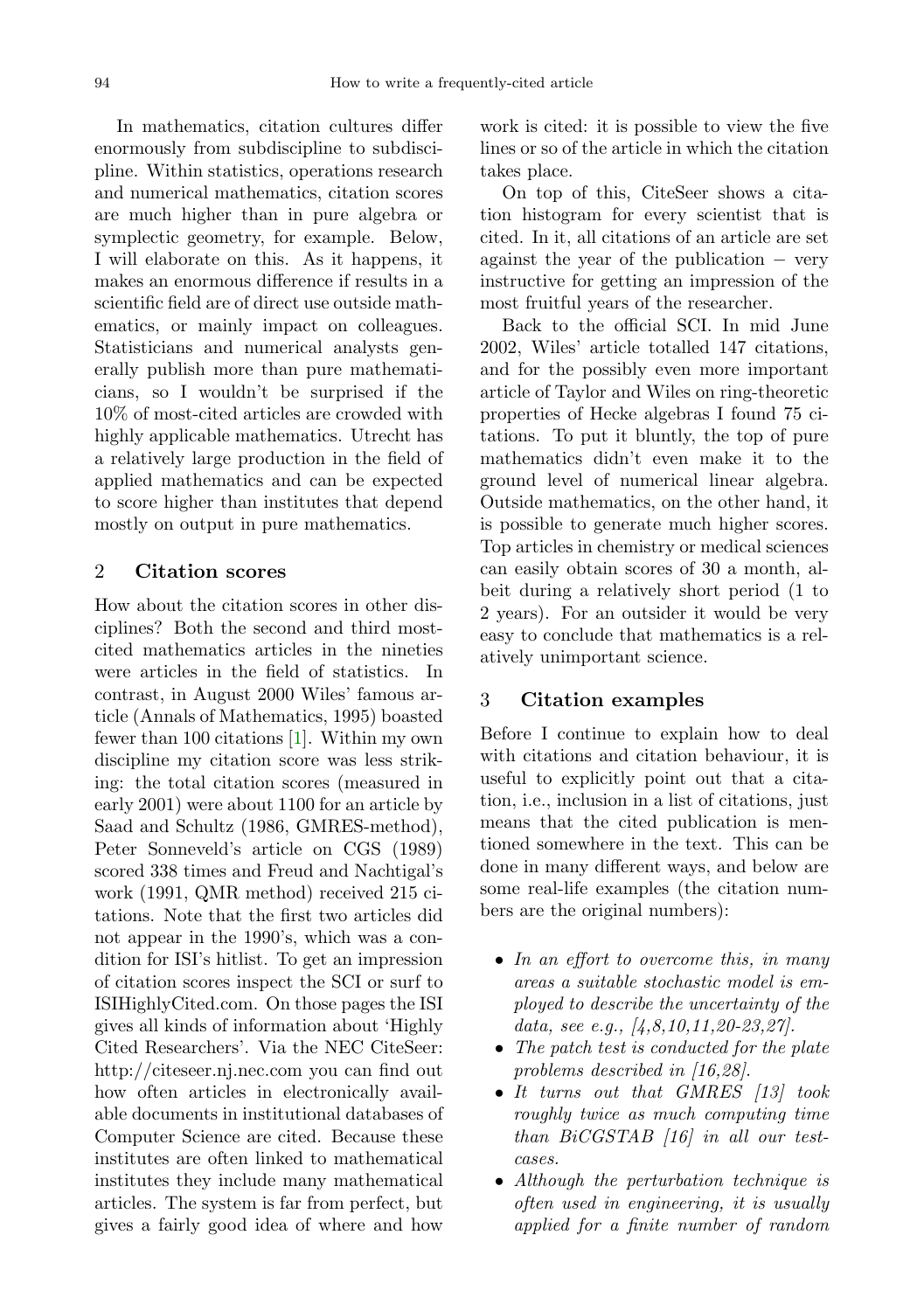# The subject of the much cited Bi-CGSTAB article

The cooling of baby brains, ocean currents, the force distribution on a launch missile, the contamination spread in groundwater and the surgical cutting in a patient's body are all examples of problems which after modelling lead to very large systems of linear equations. These days 'very large' means in the order of one million to one billion unknowns. Many such systems can be solved quickly on a computer using iterative algorithms. Amongst the most efficient algorithms are the so-called Krylov-methods, which, among others, comprise Conjugate Gradients, GMRES and Bi-CGSTAB. These methods roughly work as follows.

Write the system to be solved as  $Ax = b$ , with A a real,  $n \times n$  non-singular matrix and b given. Starting with an initial guess  $x_0$  for the solution x, a search space is constructed, in which a new  $x_{i+1}$  is determined, by extending the available search space with the residue  $r_i = b - Ax_i$ . After this extension the search space, denoted by  $K^{i+1}$ , is spanned by the  $i+1$  vectors  $r_0, r_1, \ldots, r_i$ . This space is a so-called Krylov space. The new iterative is determined, for example, by demanding that  $r_{i+1} \perp K^{i+1}$ . If A is symmetric and positive, this in principle leads to the Conjugate Gradients method. Another suitable criterion is the requirement that the Euclidian length of  $r_{i+1}$  is minimized over all possible solutions in  $K^{i+1}$ . This leads to the GMRES method.

For non-symmetric A, GMRES is an expensive method, but it can be shown that useful iterates can be constructed more cheaply by keeping track of two spaces: the Krylov space for  $Ax = b$ , and another Krylov space for the otherwise uninteresting system  $A<sup>T</sup>y = b$ . This leads to the Bi-CG method. Sonneveld (Technical University Delft) has shown how the computations with  $A<sup>T</sup>$  can be replaced by computations with A. This makes it possible to determine approximate solutions in search spaces twice as large, at almost the same computational cost.

Following this principle, the Bi-CGSTAB method cheaply constructs very good approximate solutions in that double dimensional search space. Although there are now variants which are even better, Bi-CGSTAB has remained very popular because of its great simplicity. A computer code for the method itself does not take up more than about twenty lines.

parameters, see e.g., [17], and often without rigorous theory.

- The classical solution given by Chrisfield [9] is used as the reference solution.
- In 1992 Bettess published the first book on infinite elements [21], which set forth the state of the art at that time.
- The fundamental paper  $\vert 4 \vert$  of Dörfler for the Poisson equation shows...
- The above equation is very similar to the form proposed by McMeeking and Rice [11].

It should be clear that not all citations are the same and that citation counts should be approached with caution. Furthermore,

the value of a citation is partly determined by the quality of the medium in which the new work is published. A citation in an article in the Northern Territory Mathematical Journal, that publishes everything without peer review, certainly represents less value than a citation in an article published in the prestigious and extensively refereed Annals of Mathematics. Therefore, the ISI only counts citations in journals that fulfil a number of quality conditions. However, even within this list lower-quality journals exist next to better ones.

Despite these objections, on the whole it does of course mean something if an article is cited frequently, just as it means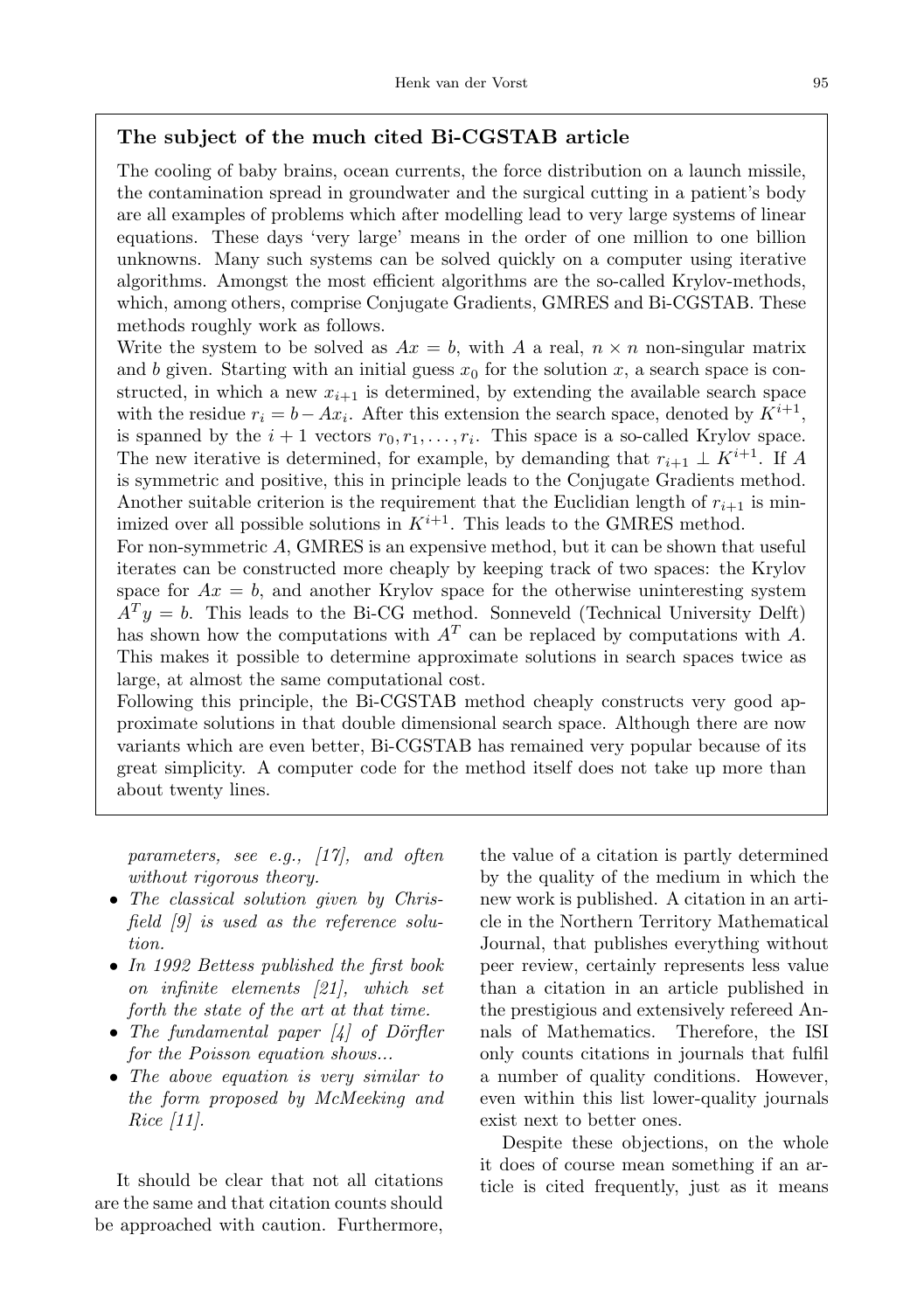something if an article is never cited, selfcitations always excluded. Frequent citations can contribute to a comfortable feeling: the article in question has been (at least of some) use to many researchers, which makes one's own contribution to science a little more visible. Neither more nor less than that. Wiles' publication, which definitively confirmed Fermat's last theorem, has led to (far) fewer citations than my own article, in which I proposed a slightly faster method for solving linear systems. Wiles' publication solved an unbelievably difficult problem, and I don't expect to be accused of false modesty when I say his work is of a higher order. His work deservedly received enormous attention worldwide, even in the regular press; my work enabled a number of other scientists to carry out computations more efficiently, which enhanced their possibilities (somewhat). Again, citation counts can't be put into enough perspective.

# 4 Citation behaviour

I now have set an elaborate background for some pointers regarding the ambitious title of this article. I will start by saying that you must hope that your brainchildren will be cited a lot, but that it is also possible to do something to have them receive more attention (=citations). You should do this appropriately though, and avoid forcing citations to your own work upon others. I am thinking about the following, not in the least hypothetical, situations.

You can encourage PhD students to cite the work of their Great Helmsman more than is strictly necessary. This is reprehensible because it contributes negatively to the scientific education of young scientists. It may lead to a few extra citations, but also in the long term to a dubious reputation.

It is also tempting to suggest citations to one's own work, where it is not strictly necessary, under the cover of anonymity while acting as a referee. It happens and often it has the desired effect, since many authors are inclined to satisfy their referees. I find this behaviour aggressive and editors should be sure to prevent it. You could also consider having your work generously cited by a contracted scientist from a poor country (this also happens) but that is a dead end street as well, and further comments are not really necessary. It is very suspicious if an author is cited noticeably often by an unknown source.

In brief, every self-influence of the citation profile is unethical and, in the shorter or longer term, will backfire against the perpetrator.

## 5 Attracting attention

I now come to the more positive steps authors can take to give their work the attention it deserves. Nowadays there is an abundance of publications, and certain articles easily go unnoticed unnecessarily. Of course a real breakthrough gets known quickly; it is usually not necessary to give it extra publicity in scientific circles. With less spectacular steps forward however this certainly can do no harm, but it has to be done with due caution.

Let the following anecdote serve as an example of how not to proceed. In an invited talk at a big conference I once explained how lattice points should be numbered so that certain problems can be solved faster numerically, and moreover in parallel (the accompanying article appeared later in a well-known journal). My description was recursive so that the numbering was defined directly for all dimensions. In the evening after the talk I explained to a small group how the trick worked for two-dimensional lattices. Two listeners started working with this almost immediately and published on it; since then this numbering is often referred to as the 'vdv-ordering' in the literature, usually with a citation to their article. In this article the discussion with me is acknowledged, but my own publication is not cited. This was not intentional; they simply had not understood that my talk related to the same numbering as in the example during the evening discussion. This of course illustrates the (in)accessibility of my formal recursive description.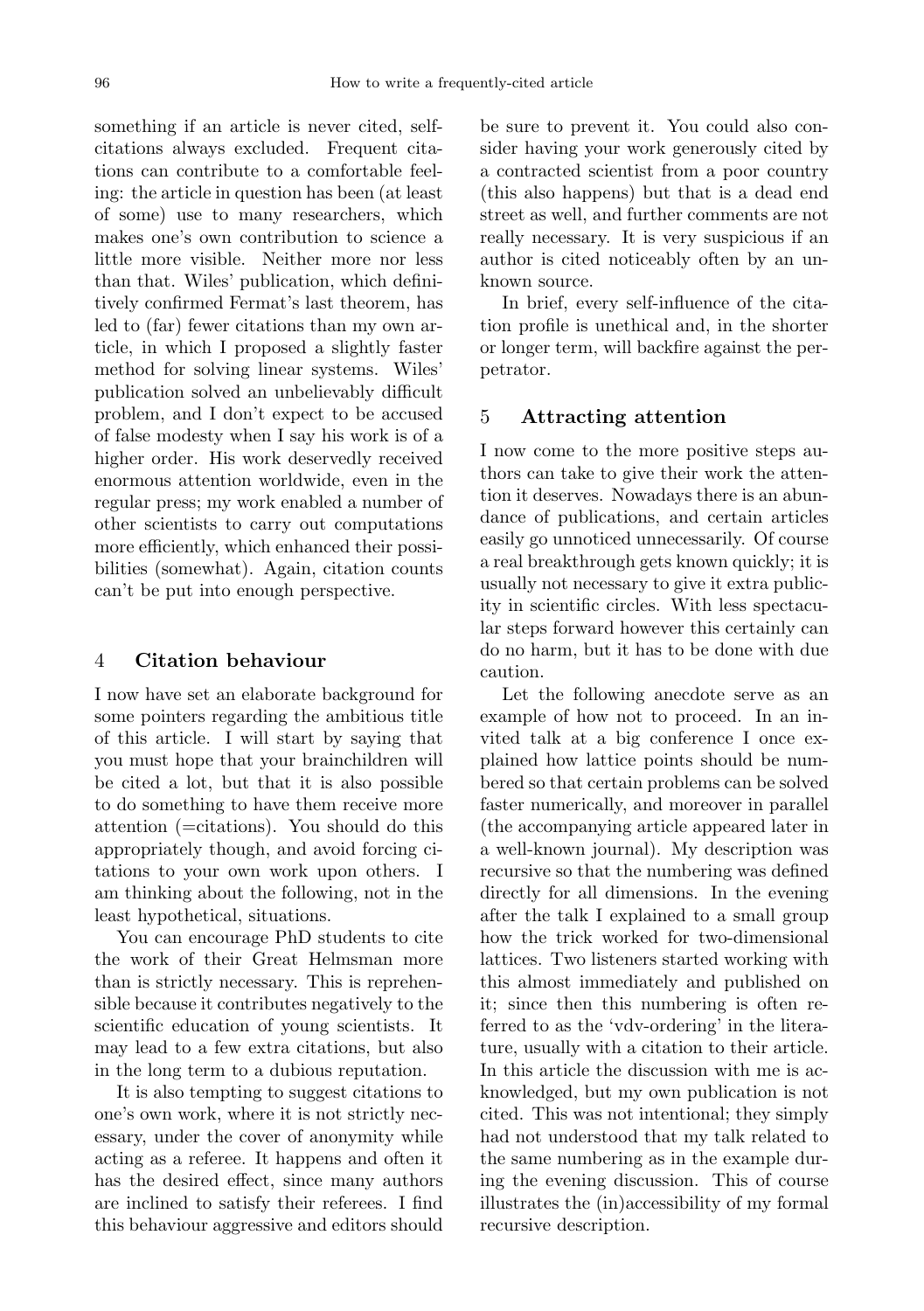## 6 Theorem-proof-remarks

The lesson to be learned from the above is: first of all, try to write clearly and accessibly. Do not hide your ideas behind notation, but accompany them with sufficient explanations and examples. While writing, it can be helpful to envisage your audience as if they are reading over your shoulder, and to imagine their possible reactions.

I was lucky enough to have had a critical supervisor and with many an article it has helped me to ask myself: "What would he say about this sentence were he to read it?". Do not let the reader guess your intentions, and let what is important clearly come to the fore. I regularly publish on algorithms and I try to describe them in such a way that it is simple for the reader to evaluate them on a computer. Preferably I would also put such an algorithm in a separate box. If it is necessary to give a proof, it would get a less prominent place unless the proof itself were very instructive. In fact, I try to keep the person who has started reading my article captivated for as long as possible. If I can reach that goal by shifting the mathematical depth backwards, I will happily do so.

Of course, whatever you write has to be sound and verifiable, but it does not have to be presented via the classical theoremproof-remark approach. Personally I prefer an accessible formulation of the problem first, and after that a motivating example, only then followed by a theorem (or algorithm), which does not seem to appear out of nowhere after the introduction and example. I then prefer some more comments and remarks before providing the proof. Usually I finish with a few examples with applications of the theorem (the algorithm).

There exists literature on writing scientific publications, and personally I enjoyed using Higham's book [\[2\]](#page-6-1).

#### 7 Promoting personal work

Of course I distinguish between articles that I am really proud of, in the sense that they contain truly new ideas, and those in which I elaborate on previous work. The latter are mostly structured around highlights, serve to demonstrate the relevance of the main articles, and to extend them. Often these are papers presented at conferences which are included in proceedings.

The other things I use to further draw attention to my personal work are followup publications, lectures, the internet and email. In the following I will comment on each of these.

## Publications

Follow-up publications can be used to enhance the profile of previously presented results, provided of course that this is useful. Personally I always try to use self-citations sparingly. There is a penalty on exaggeration. Citation evaluations often divulge the percentage of self-citations. Keep in mind that self-citations are not included in your citation score. Realize that a high selfcitation score may well make you look as if you have got blinkers on (the closed research culture), and be aware of this whenever you refer to prior work of your own.

Writing review articles is especially effective, but this usually happens by invitation only. Also very effective might be the writing of a book. In a book, the author has the opportunity to pursue a subject in greater depth than is allowed in an article. The author can choose to target a broader audience than that of a journal. I have used this possibility to (co-)write a book in which a number of numerical methods were described at such a level that they could be used by mathematicians without prior knowledge of numerical mathematics. In my opinion this has contributed enormously to the popularity of the algorithms, of which "my" often cited Bi-CGSTAB method is one.

This brings me to a "negative" aspect of popularity. It sometimes happens that a product of a manufacturer becomes so popular that the brand name becomes a generic name; an example of this is Aspirin. The brand name is no longer protected and other producers are allowed to use it. The same can happen to the author of an algorithm.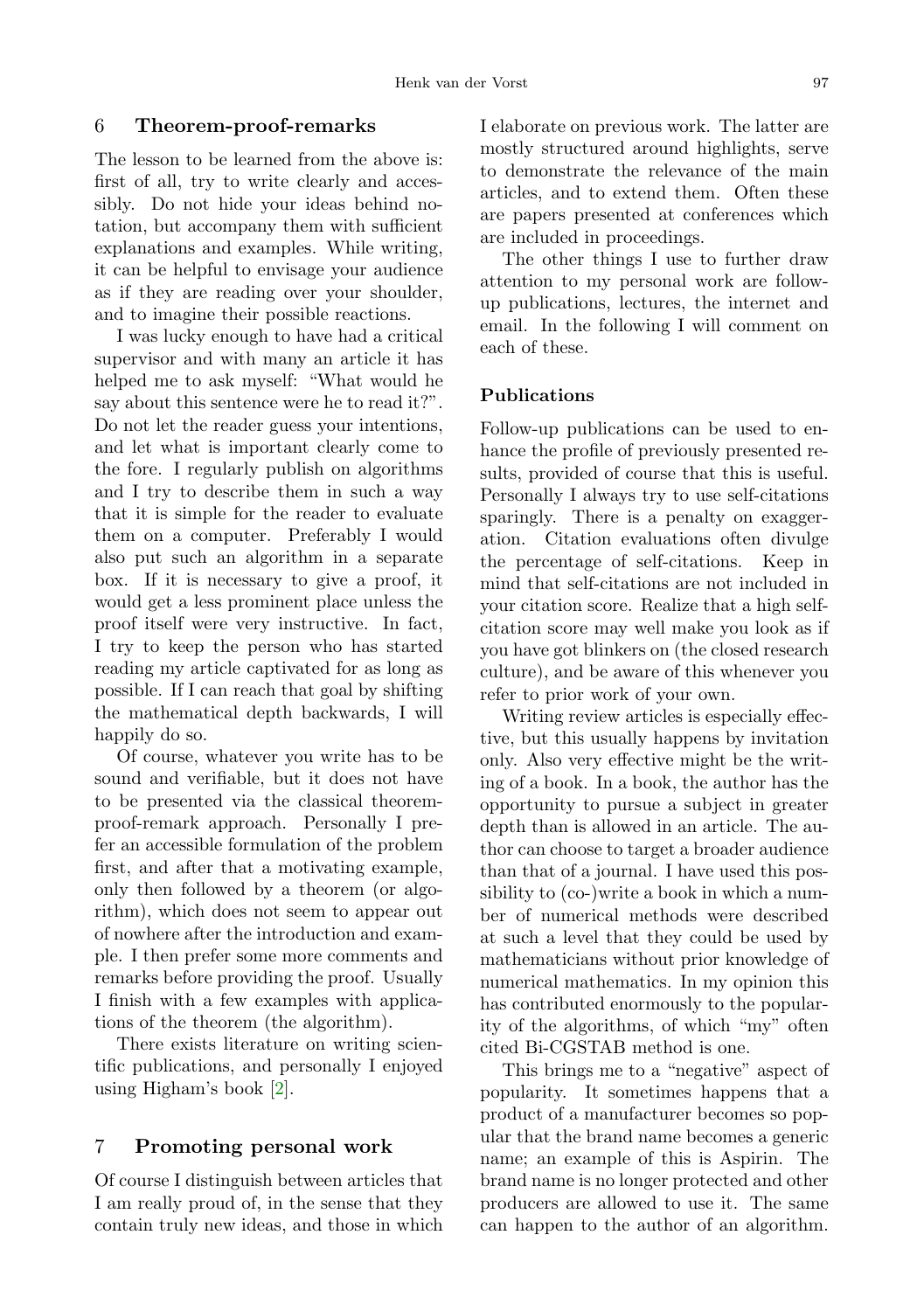When solving sets of equations by elimination hardly anyone still cites Gauss. The Bi-CGSTAB algorithm has now been included in Matlab and not everyone still refers to its origin. This leads to a natural limitation on the citation scores of the source.

#### Talks

I see talks as an excellent means of me selling my work as a kind of salesman. I always hope that some of my audience decide to examine my work more closely. Please read Klaas Landsman's excellent article in NAW on how to give an effective talk [\[3\]](#page-6-2): I do not think there is anything to add to that. Recently I tried out a talk on some student volunteers, asking them to "shoot at will". This has given me plenty of useful information.

I always finish my talks with a referral to my web pages, where the audience can find more information. This brings me to the third item.

# The Web

The power and might of the web are still largely underestimated in our circles. Many scientists search for information on the web and hardly frequent libraries anymore. In 2001 Steve Lawrence published a nice article in Nature called 'Online or Invisible?'[\[4\]](#page-6-3). As well as all kinds of nice statistics, his research into citations of 119,924 publications in total (included in Conference proceedings), was striking. The average number of citations of electronically available publications (i.e., via the web) was 7.03 versus only 2.74 for publications that were exclusively available in print. Important lesson: make sure that your publications are readily available on the web, preferably in a directly printable or readable format. Nowadays most publishers allow this.

Personally I also use the web to make my research fields more accessible via so-called Lecture Notes. In these Lecture Notes I can take explanations and illustrations as far as I want to; at least further than in regular publications. Of course I also use them to clarify my work more comprehensively for

a broader audience. The Lecture Notes are fairly popular; they are downloaded from my web pages about 45 times a month. I have a strong feeling that this has helped make my work better known and more accessible, which certainly has pushed my citation scores upwards. In writing the Lecture Notes I always keep a good eye on quality. Lack of it is punished ruthlessly in the scientific world. Be extremely careful with what you make available on the internet. It cannot be withdrawn: after a (short) while electronic copies of your work seem to surface everywhere. For this reason, do not put rough drafts on the web, but restrict yourself to contributions you fully endorse.

I keep a regular eye on which articles are downloaded from my web pages and how often this happens (in our system group we receive up-to-date daily reports). This way I see where the demand is and which subjects might warrant further attention. Initially it seemed to be a bit of a waste of time to write review articles ('State-of-the-art papers'), but when I noticed that they were relatively popular this increased my motivation to write some more (although at the request of editors). It can be of tremendous help to others in opening up a large part of a field and that is why review articles are usually cited frequently.

Because of their popularity, I regularly expand the Lecture Notes with new material, or make corrections that readers suggest to me. After learning that the notes are sometimes used as educational materials I have started to include exercises. Recently this has resulted in a book [\[5\]](#page-6-4), but a limited preliminary version of it still remains on the web page as a kind of tempter. Tip: make sure that your publications on the web do not become too long. I have divided my Lecture Notes into three parts to prevent irritation while downloading.

## Email

I have already mentioned reader feedback; this happens via verbal contact at workshops and conferences, but primarily via email. Another possibility to make your